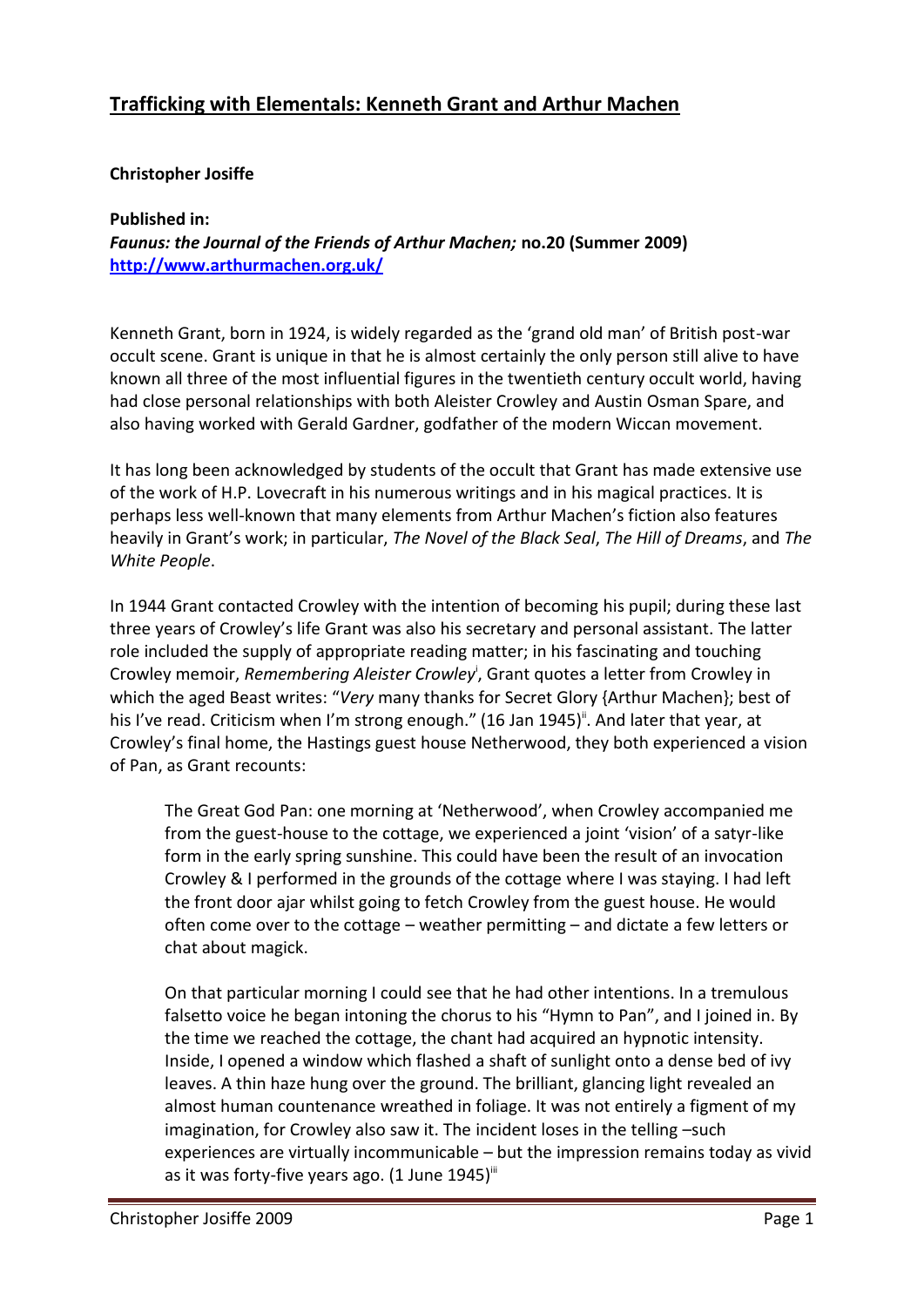After Crowley's death, Grant was authorized by the then head of the Ordo Templi Orientis, Karl Germer, to be the head of the organization in the UK. The Ordo Templi Orientis (or OTO) was a magical/masonic order, which has its origins in 1890s Germany. Crowley became its worldwide head in 1925. After his death in 1947, various OTO groups – including Grant's own - arose, each staking their claim to be Crowley's legitimate heirs<sup>iv</sup>. Thus, in the early 1950s, Grant established a new magical organization, the New Isis Lodge, and drafted a manifesto which announced the discovery of the 'Sirius-Set current'. Grant was perceived to have moved so far from the original tenets of the OTO that Germer expelled him in 1955. As a result, Grant founded the rival Typhonian OTO.

The term 'Typhonian' indicated the influence of the nineteenth century poet and Egyptologist, Gerald Massey (now seemingly a forgotten figure, but in his time, a popular and controversial public speaker whose lectures caused great uproar due to his arguments for Judeo-Christianity being highly derivative of earlier religious systems of thought, such as those of the ancient Egyptians and Babylonians). According to Massey, the earlier religion of ancient Egypt was a goddess-oriented one, which coalesced into the cult of Typhon or Set-Typhon (Typhon being the goddess and Set being her son). Subsequently, when the lunar, matriarchal religion was challenged by a newer, solar and patriarchal one, Set and Typhon were demonized. In opposition to the Isis-Osiris-Horus cult of fertility and resurrection, Set represents the dry, hostile desert, inimical to life- eventually being identified with Satan, the Adversary. The star Sirius is also a component of Grant's system, and he has claimed to have received communications from transmundane or extraterrestrial beings originating from Sirius.

At the risk of gross over-simplification, Grant argues that from the earliest stages of humanity, humans (and their predecessors) have been in communication (or, as he puts it, have been 'trafficking') with transmundane intelligences. Most recently, in the twentieth century, such contact had been re-established by Crowley (the channelled 'Book of the Law' transmitted by the discarnate entity Aiwass, whom Crowley believed to have originated in Sumer) and, later, by Grant himself. Related to this, he regards the fiction of Lovecraft and Machen – especially those stories which allude to the existence on Earth of prehuman or suprahuman beings - as having an underlying truth. Thus, in *Outside the Circles of Time*:<sup>v</sup>

In modern fictional fantasies designed ostensibly to while away a few hours, certain adepts have approached more closely the real secret of magick and of creative consciousness…some of which Western science has but recently re-discovered. One such adept was the writer, Arthur Machen.

### In his *Cults of the Shadow*, Grant writes:

Machen, Blackwood, Crowley, Lovecraft, Fortune and others, frequently used as a theme for their writings the influx of extra-terrestrial powers which have been moulding the history of our planet since time began; that is, since time began for us, for we are only too prone to suppose that we were here first and that we alone are here now, whereas the most ancient occult traditions affirm that we were neither the first nor are we the only ones to people the earth; the Great Old Ones and the Elder Gods find echoes in the myths and legends of all peoples.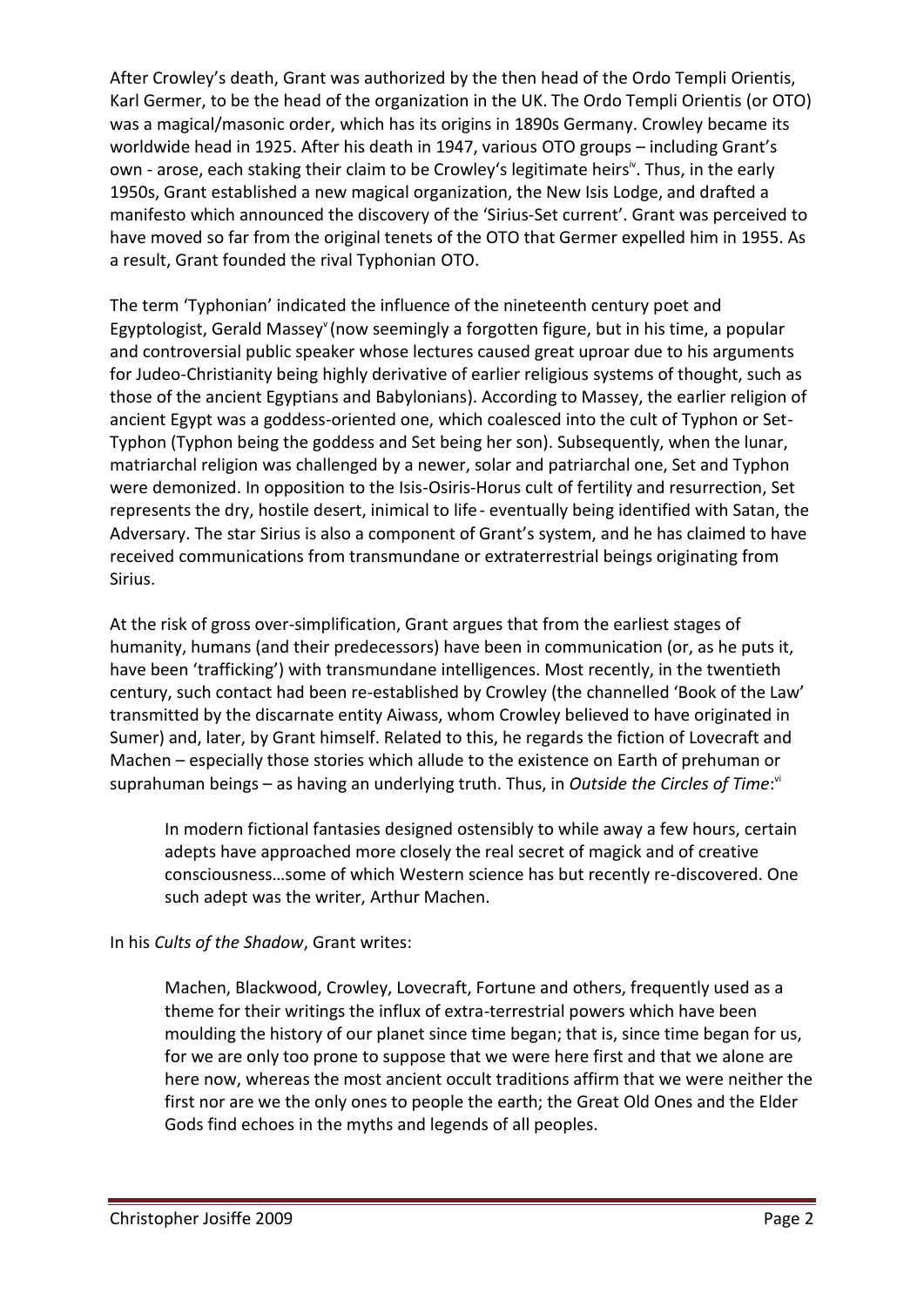Austin Spare claimed to have had direct experience of the existence of extraterrestrial intelligences, and Crowley – as his autobiography makes abundantly clear – devoted a lifetime to proving that extra-terrestrial and superhuman consciousness can and does exist independently of the human organism<sup>vii</sup>

Lovecraft protested (in correspondence with friends) that his fictions were just that, and he espoused a rationalist, atheist world view which had little room for the supernatural. Despite this scepticism on the part of Lovecraft's conscious mind, Grant and others argued, Lovecraft's regular dreams and nightmares of alien races and landscapes (which were in many cases inspirations for his tales) were a result of his unconscious granting him access to an otherwise inaccessible, alien reality. Lovecraft's dread Cthulhu, the many-tentacled Great Old One who dwells sleeping beneath the sea, not dead, but dreaming, has been described by Grant as a metaphor for the unconscious mind itself. Viii

The same could be said of Machen's fiction, and this appears to the line that Grant takes in his repeated references to Machen's *Ixaxar* or Sixtystone (spelling altered by Grant to *Ixaxaar* for qabalistic/gematria reasons). This mysterious stone, of great age (and, perhaps, of extraterrestrial origin), appears in *The Novel of the Black Seal*. Here, Machen skilfully parodies the classical geographer Solinus, writing of a savage and pre-human race:

…they hate the sun. They hiss rather than speak; their voices are harsh, and not to be heard without fear. They boast of a certain stone, which they call Sixtystone; for they say that it displays sixty characters. And this stone has a secret unspeakable name; which is Ixaxar.<sup>ix</sup>

It transpires, in *The Novel of the Black Seal*, that this ancient and malevolent people still inhabit certain lonely regions of South Wales.

Grant, on numerous occasions, appears to refer to the Solinus pastiche as being genuine. A few examples will suffice:

It is a fact that Liber AL [Crowley's Book of the Law]…adumbrates a future aeon which is wordless, being typified by the "speech of the serpent", or the non-human hisses to which Solinus alludes in his description of Ixaxaar.<sup>x</sup>

It will be noted that the 'hisses' are not mentioned in Solinus' original, but are taken from Machen's pastiche. And similarly, whilst Solinus does refer to the Sixtystone, the name Ixaxaar is Machen's invention. Arguably, were Grant aware of Machen's invention, it would by no means deter him from making use of this material - the logic being that Machen had somehow perceived or intuited a hidden undercurrent to the original text. Thus his Latin translation, whilst ostensibly fiction, represents a magical reality.<sup>xi</sup>

## Again,

The hissings associated with their [the Dropas; non-human beings who purportedly came to earth somewhere in China 11-12,000 years ago] non-human rites are reminiscent of the Cult of the Black Stone, Ixaxaar, to which Machen alludes in connection with the formula of Protoplasmic Reversion. Such cults are of incalculable antiquity…The rites involved (and still involve) the disc, wheel or chakra, and the black stone...associated with the cult of Ixaxaar mentioned by Solinus.<sup>xii</sup>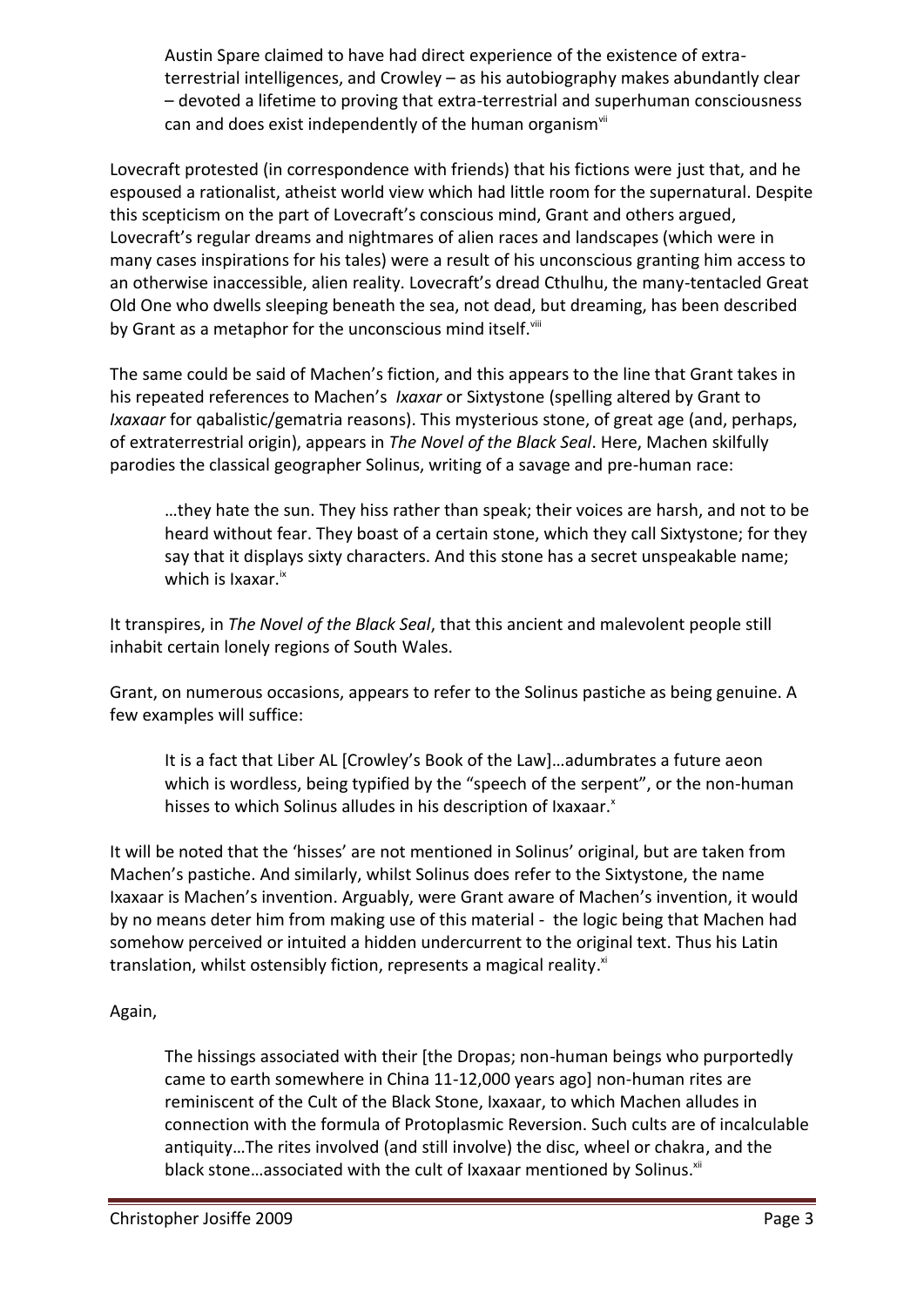The aforementioned notion of Protoplasmic Reversion appears in the final chapter of *The Great God Pan*, when Helen Vaughan meets her horrible death:

…when the house of life is thus thrown open, there may enter in that for which we have no name, and human flesh may become the veil of a horror one dare not express…The blackened face, the hideous form upon the bed, changing and melting before your eyes from woman to man, from man to beast, and from beast to worse than beast $\ldots$ <sup>xiii</sup>

and also in *The Novel of the White Powder*, where Francis Leicester's experiments with a certain medicine leads him to an equally ghastly end:

There upon the floor was a dark and putrid mass, seething with corruption and hideous rottenness, neither liquid nor solid, but melting and changing before our eyes, and bubbling with unctuous oily bubbles like boiling pitch. And out of the midst of it shone two burning points like eyes, and I saw a writhing and stirring as of limbs, and something moved and lifted up what might have been an arm. The doctor took a step forward, raised the iron bar and struck the burning points; he drove in the weapon, and struck again and again in the fury of loathing. $x^i$ 

Clearly, this is no mere decay or decomposition; rather, it is a reversion or reduction to 'first matter'. Very likely the name of Helen Vaughan was suggested by that of the alchemist Thomas Vaughan, whose Lumen de Lumine (held in high regard by Machen<sup>xv</sup>) speaks of this first matter as being slime, a "horrible, inexpressible darkness" xvi. Vaughan claimed that he had seen this first matter, but that it is indescribable.

Grant drew a comparison between Machen's Protoplasmic Reversion and Austin Osman Spare's Atavistic Resurgence. It was Spare's belief that an individual could make contact with past incarnations or evolutionary forms - which were essentially one's ancestors - going all the way back to the earliest forms of life. Gavin Semple, in his admirable exposition of Spare's philosophy, *Zos-Kia*, expresses it thus:

As human animals, our physical and neural structures retain vestiges of our evolution; the layered structure of the brain is comprised of fish, reptile, amphibian, bird, and so on through mammalian, primate to human; this is the physiological basis of genetic memory. Moreover, each one of us recapitulates the entire order of evolution on Earth, from protozoa to human, during the nine months of our incubation within the womb; indeed, throughout our lives we carry our ancestors and their wisdom with us – our atavisms swim as chromosomes in the ocean of our cell nuclei, their voices echo in the caverns of our bones.

Spare's conviction was that all knowledge of past, present and future entity resides within us, and certain conditions may be drawn upon and returned into consciousness as power and knowledge. In his later writings he termed this process 'Atavistic Resurgence'; and the faculty of recall which summons such memory 'Atavistic Nostalgia' – literally the 'homesickness of ancestry'<sup>xvii</sup>

However, although there are similarities between the two concepts, there is also a profound contrast which Grant appears to gloss over. The victims of Machen's Protoplasmic Reversion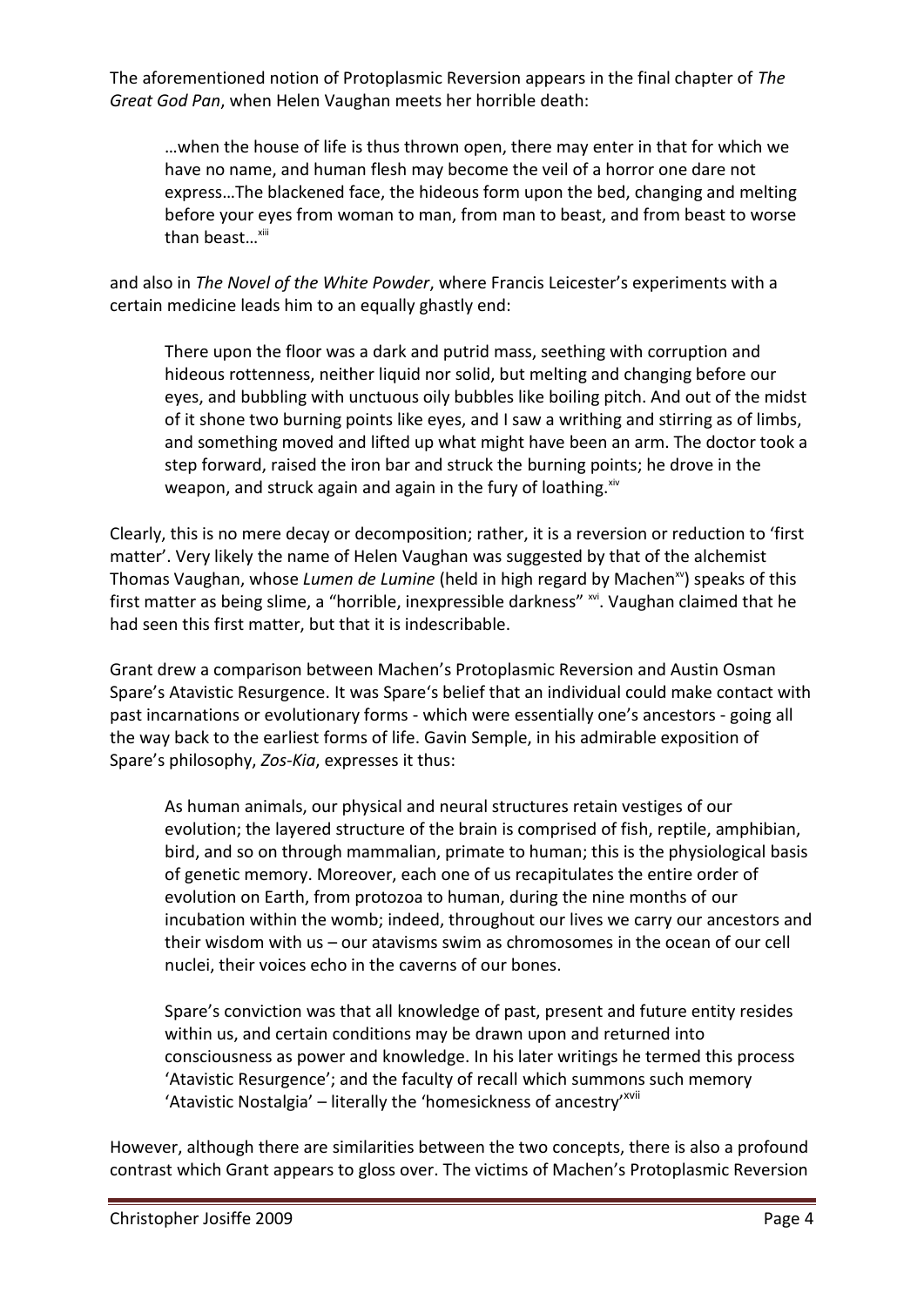(and I use the term 'victims' advisedly) suffer a dreadful fate, as they revert to a horrible primordial slime. In contrast, Spare's process of Atavistic Resurgence may lead ultimately to an encounter with what he terms the 'Almighty Simplicity':

Know the subconsciousness to be an epitome of all experience and wisdom, past incarnations as men, animals, birds, vegetable life, etc., etc., everything that exists, has and ever will exist. Each being a stratum in the order of evolution. Naturally, then, the lower we probe into these strata, the earlier will be the forms of life we arrive at; the last is the Almighty Simplicity. $x^{x}$ 

So, unlike Machen and Thomas Vaughan's primeval slime (which, it will be recalled, is the ultimate or origin of the material world, being the 'first matter'), Spare's Almighty Simplicity transcends materiality; instead, it is something more akin to the Godhead, the Tao, or the Ain Soph (that which is without limit) of the Kabbalists. Elsewhere<sup>xix</sup>, Grant takes a sentence from a work by the renegade rocket scientist, alchemist and sex magician, Jack Parsons (*The Book of Babalon*; aka *Liber 49*):

…the going down of the ego between the adamant or malefic backside of the gods. To go deep you must reject each phenomenon, each illumination, each ecstasy, going ever downward until you reach the last avatars of the symbols that are also the racial archetypes.

and makes a link between this, the Atavistic Resurgence of Spare, and the Protoplasmic Reversion of Machen.

Grant does have a tendency to build upon incidental fragments taken from Machen's tales, going on to make connections which are perhaps not always warranted. For example, in *Outside the Circles of Time*, he cites Machen's use of the word 'Alala' in *The White People* which, Grant explains, was considered by Crowley's disciple Charles Stansfeld Jones (aka Frater Achad) to be the Word of the Aeon.<sup>xx</sup> However, upon closer inspection, it may be seen that the word, in the context of the passage in *The White People* where it appears, refers to an entity or being, rather than to a concept: "...and then I shut my eyes, and put my hands over them and whisper the word, and the Alala comes. I only do this at night in my room or in certain woods that I know... "<sup>xxi</sup> It might also be the case that Machen was alluding to Alala, the Greek goddess who haunted battlefields, and who was the personification of the war cry.

Grant also cites *The White People* in connection with Lovecraft's fabled *Necronomicon*. Referring to the hoax 'Hay' *Necronomicon* originally published in 1978,<sup>xxii</sup> Grant seems to read some significance in the fact of *The White People* and the Hay *Necronomicon* both mention the 'Voorish sign' and the 'Dols':

In *The Necronomicon* there is mention of the Voorish sign. Arthur Machen's story, *The White People*, contains references to a "wicked voorish dome". There are references to the "Dholes", in both writings. Does this mean that, like Chambers, Bierce, and Lovecraft, Arthur Machen also glimpsed the *akashic Necronomicon*, or would the recent editors of the latter have us believe that Machen also saw – and understood – the undeciphered *Liber Logaeth* of Dr Dee?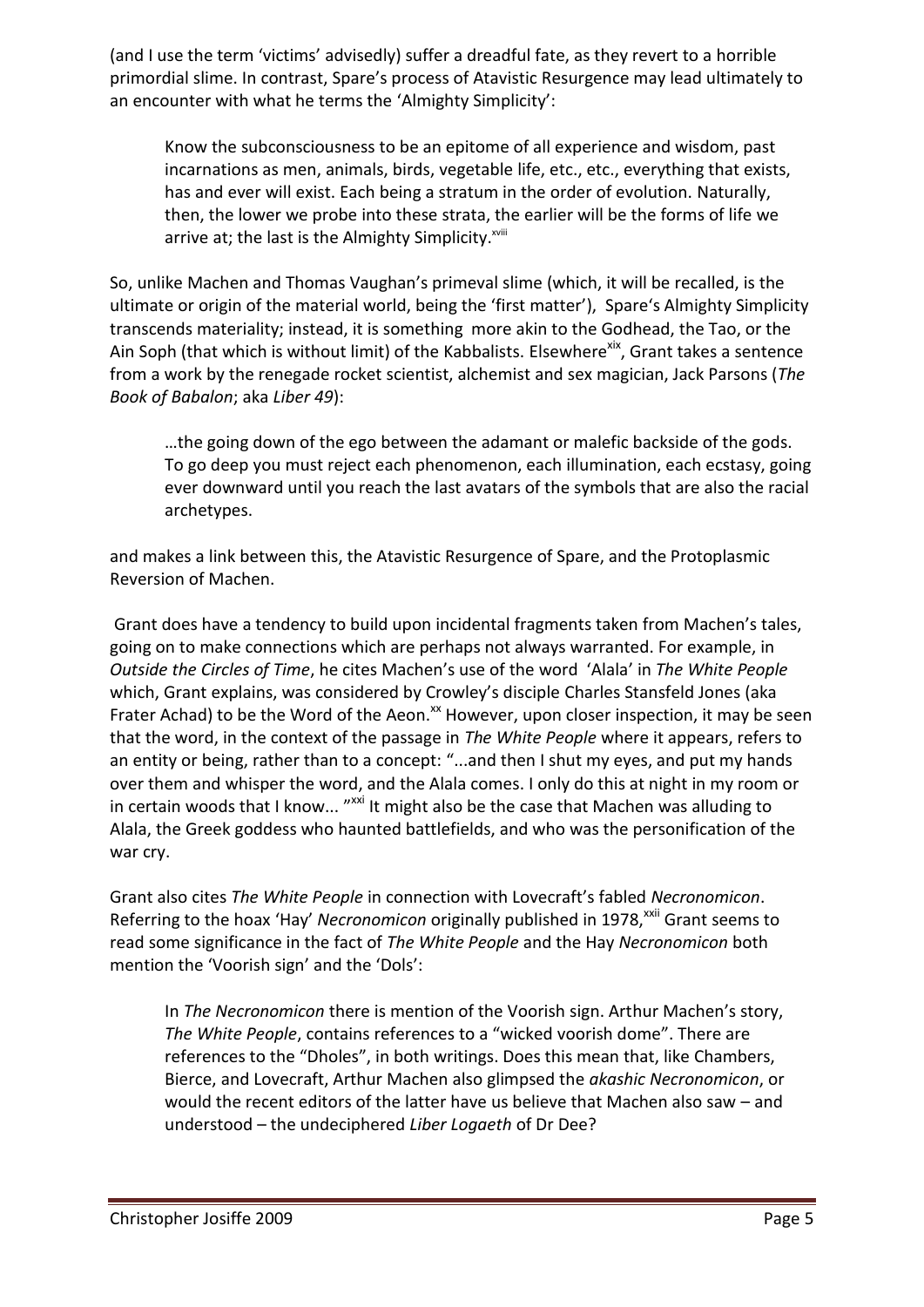Surely, it would seem far more likely that in some previous existence Lovecraft was well acquainted with the *Necronomicon* and…the nightmares from which he suffered came, as he himself suspected, as a result of crimes perpetrated in a former incarnation in which he practised black and abysmal sorceries.<sup>xxiii</sup>

This is incoherent. How would Lovecraft's acquaintance with a genuine *Necronomicon* result in Machen's consciousness also having access to it? And is it not more likely that the references to the voorish sign and the dholes in the Hay *Necronomicon* indicate that its modern authors have drawn upon Machen from inspiration? Oddly, for one seemingly credulous in this matter, Grant goes on to pour scorn on the *Necronomicon* and its editors:

If Lovecraft had chanced to see the fragments referred to above, fragments purportedly "deciphered from a unique Elizabethan cryptogram" – and such a sight of them remains a highly dubious proposition for all the writhings and wrestlings of the cryptographer and the commentator – Lovecraft would not, I think, have found in them any practical methods of calling in through the Gateways of Space the monstrous entities that people his tales.<sup>xxiv</sup>

But I would not wish to end on such a negative or critical note, regarding someone whose writings have been so influential in the development of post-war magic. I can still recall the thrill – as a teenager in the drab 1970s – of reading Grant's descriptions of fantastic magical goings-on behind the curtains of London houses. His seemingly eye-witness accounts of rituals, possessions and manifestations portrayed magic as a living practice, rather than being a purely historical phenomenon.

Perhaps the preceding examples have illustrated the way in which Grant uses fictional source material as evidence or inspiration for his ideas and beliefs. I would argue that it would be a mistake to judge his writing according to the standards of conventional scholarship – he does not appear to be interested in being regarded as such (and is certainly quite cavalier with regard to citations and references!). Machen's remarks on the reality of fictional characters (in his introduction to *A Handy Dickens* were seized upon with enthusiasm by Grant:

Arthur Machen drew attention to a profound magical fact when he observed that an entity such as Mrs. Gamp – the inimitable creation of Dickens – is known to almost all literate inhabitants of this planet, whereas Mrs. X, Y or  $Z$  – our next-door neighbour – is only known to the few that constitute her immediate circle of acquaintances. Yet Mrs. X is 'real', and Mrs. Gamp 'unreal', the figment of a human mind. But that mind, being truly creative, was potent to imbue its images with some of its vital and enduring energy so that the images came alive and haunted the minds of countless individuals.xxv

Other commentators have, whilst being appreciative, at the same time made trenchant comments regarding the more wayward aspects of Grant's work. For example, Richard Kaczynski wrote in his Crowley biography<sup>xxvi</sup> that "while he [Grant] gets high marks for originality, his manner of exegesis is difficult for the beginner, and his later books are progressively bizarre."<sup>xxvii</sup> Similarly, graphic novelist and occultist Alan Moore, writes, in a review of one of Grant's fictional works, *Against the Light<sup>xxviii</sup>*, that: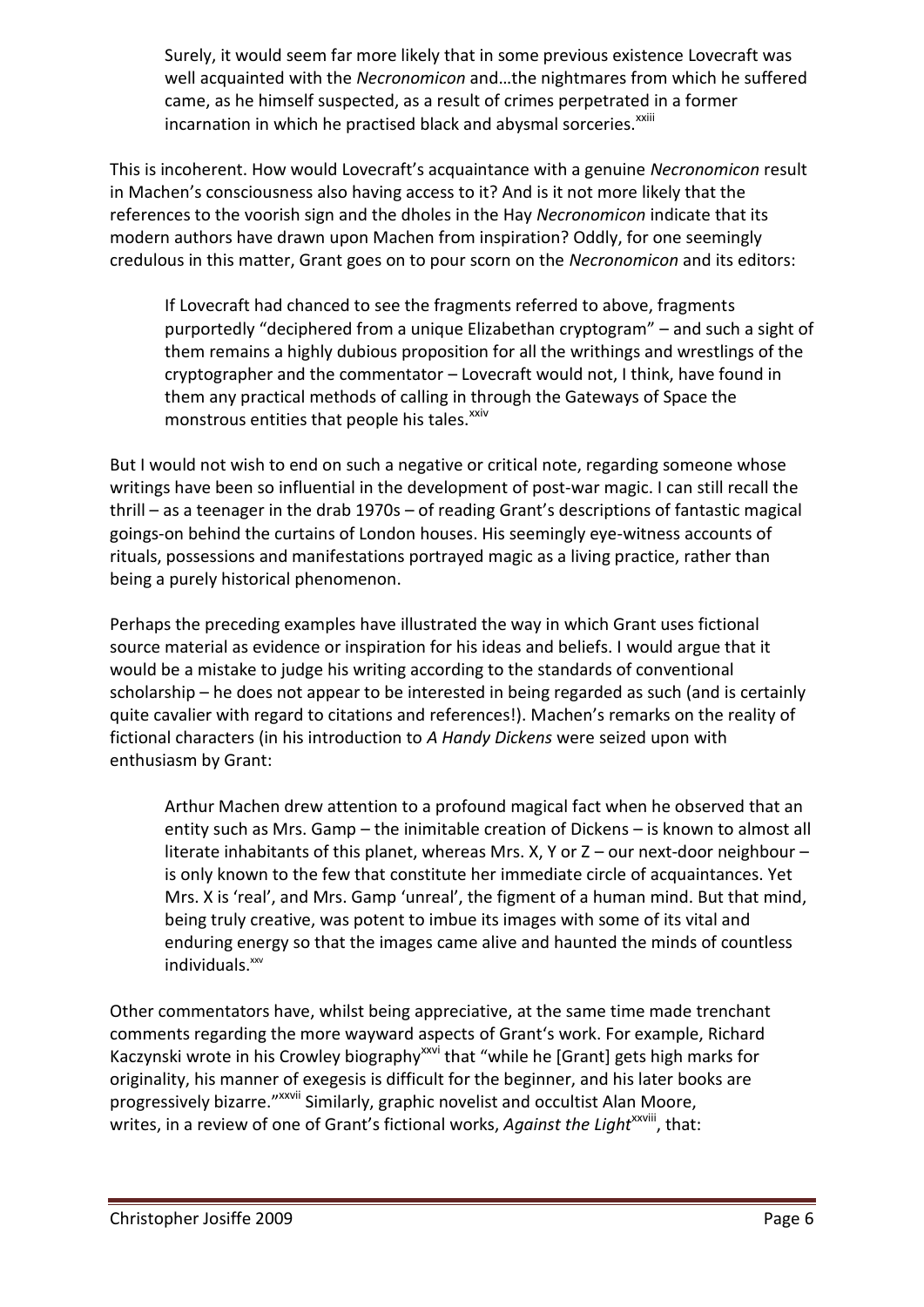Kenneth Grant's books, despite or possibly because of their forays into dementia, have more genuine occult power than works produced by more conventionally coherent authors, and are certainly a more engrossing read.<sup>xxix</sup>

Together with the nine purportedly non-fiction works which comprise the three Typhonian trilogies<sup>xxx</sup>, Grant is also the author of several novels and short stories. Dave Evans, in his article for *Wormwood*<sup>xxxi</sup>, drew attention to the fictive quality of *all* Grant's work, not just that which is explicitly designated as fiction, and the value of this very fictiveness. Grant, in his writings, could be said to be weaving a spell. Numerous references or themes (such as that of Machen's *Ixaxaar*) recur, both in a single work and across the entire corpus of his work, somewhat like musical leitmotifs. One is drawn into a fantastical world, inducing in the reader "a consciousness-jerking shift"<sup>xxxii</sup>. In an interview, when asked about the purpose of his books, Grant replied: "The main purpose is to prepare people for encounters with unfamiliar states of consciousness." XXXXIII The process of reading Grant is in itself a magical experience.

#### **Footnotes**

i *Remembering Aleister Crowley*. Kenneth Grant. London: Skoob, 1991

ii Ibid (p.14)

iii Ibid (p.62)

iv The largest and most powerful of these is the US-based 'Caliphate' OTO. Use of the acronym 'OTO' may in future be restricted to the Caliphate, owing to a recent (June 2008) UK legal judgement which found 'OTO' to be a "trademark".

v 1828-1907

vi *Outside the Circles of Time*. Kenneth Grant. London: Starfire, 2008 (pps.24-25)

vii *Cults of the Shadow*. Kenneth Grant. London: Frederick Muller, 1975 (p.196)

viii *The History of British Magick after Crowley*. Dave Evans. UK: Hidden Publishing, 2007 (p.339)

ix *The Three Imposters*. Arthur Machen. London: Dent, 1995 (p.58)

x *Hecate's Fountain*. Kenneth Grant. London: Skoob, 1992 (p.232)

xi See my article in *Faunus* no.18, Summer 2008 (pps.32-37)

xii *Outer Gateways*. Kenneth Grant. London: Skoob, 1994 (p.125)

xiii *Tales of Horror and the Supernatural*. Arthur Machen. Horam, E Sussex: Tartarus Press, 1997 (p.111)

xiv Ibid (pps.52-53)

xv See biographies: *Arthur Machen*. Aidan Reynolds & William Charlton. London: The Richards Press, 1963 (p.46), and *Arthur Machen*. Mark Valentine. Bridgend: Seren (imprint of Poetry Wales Press Ltd), 1995 (p.28)